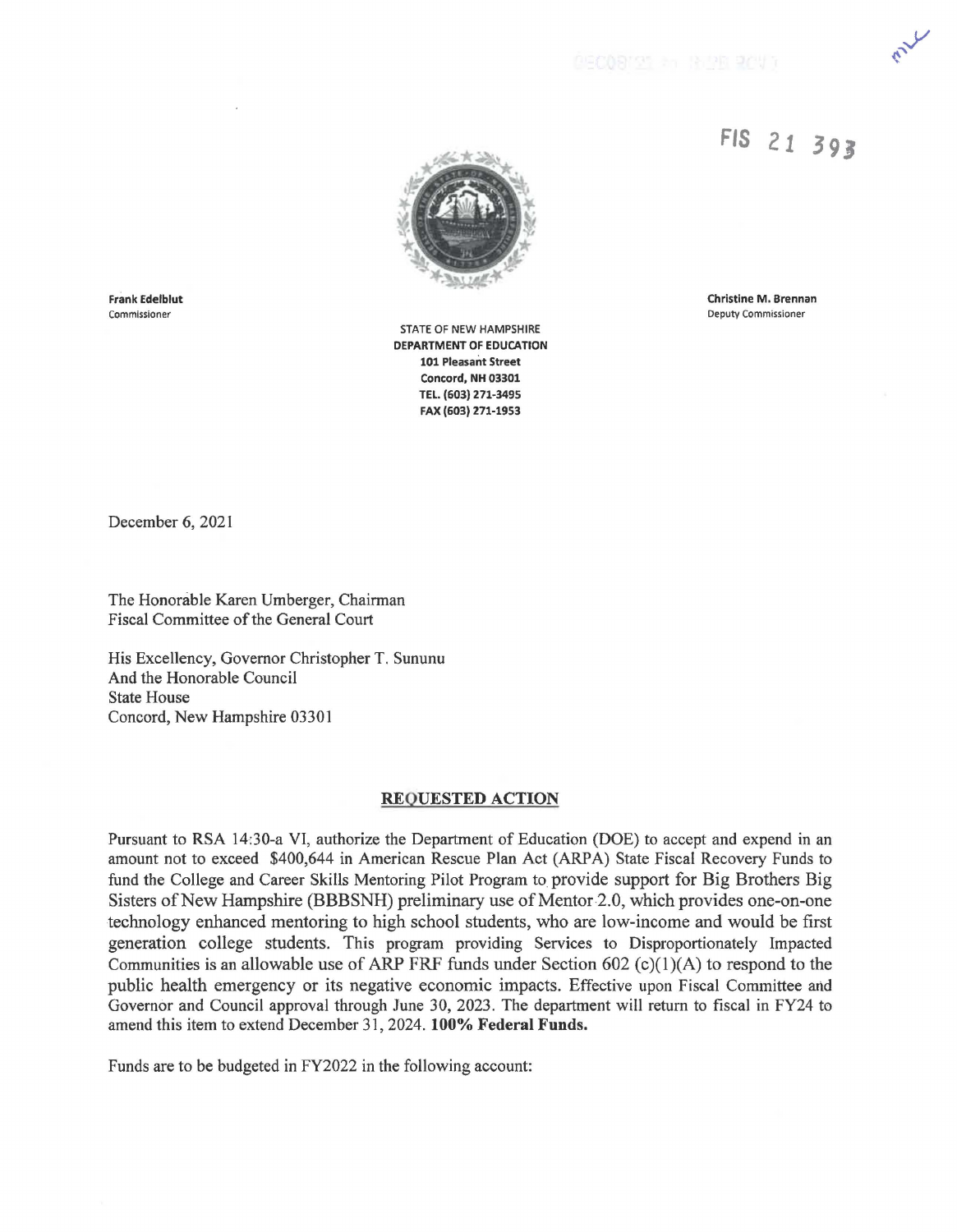His Excellency, Governor Christopher T. Sununu and the Honorable Council

| 06-56-56-562010-24XX0000-C&C Mentoring<br><b>Program-ARP FRF</b> |                | <b>FY2022</b>                                      | <b>FY2022</b>                   | <b>FY2022</b>                   |
|------------------------------------------------------------------|----------------|----------------------------------------------------|---------------------------------|---------------------------------|
| <b>CLASS</b>                                                     | <b>ACCOUNT</b> | <b>CURRENT</b><br><b>MODIFIED</b><br><b>BUDGET</b> | <b>BUDGET</b><br><b>REQUEST</b> | <b>REVISED</b><br><b>BUDGET</b> |
| <b>EXPENDITURES</b>                                              |                |                                                    |                                 |                                 |
| 029 - Intragency Transfers                                       | 500290         | \$0                                                | \$15,000                        | \$15,000                        |
| 040 - Indirect Costs                                             | 501587         | \$0                                                | \$7,457                         | \$7,457                         |
| 041 – Audit Fund Set Aside                                       | 500801         | \$0                                                | \$385                           | \$385                           |
| 042 – Additional Fringe Benefits                                 | 500620         | \$0                                                | \$17,802                        | \$17,802                        |
| 50 - Personal Service Temp                                       | 500109         | \$0                                                | \$45,000                        | \$45,000                        |
| $60 - \text{Benerfits}$                                          | 500601         | \$0                                                | \$15,000                        | \$15,000                        |
| $072 -$ Grants-Federal                                           | 500575         | \$0                                                | $.$ \$300,000                   | \$300,000                       |
| <b>TOTAL EXPENSES</b>                                            |                |                                                    | \$400,644                       | \$400,644                       |
| <b>SOURCE OF FUNDS</b>                                           |                |                                                    |                                 |                                 |
| 000 - Federal Funds                                              | 400374         | \$0                                                | \$400,644                       | \$400,644                       |
| <b>TOTAL REVENUE</b>                                             |                |                                                    |                                 |                                 |

## **EXPLANATION**

Approval of this funding will provide an evidence-based technology-enhanced one-on-one mentoring program for low-income high school students at West High School in Manchester. The program follows a cohort model where by mentors are matched with high school students, typically freshmen, and work with them through a curriculum that builds skills for college and career success. Weekly online communication involves writing activities that discuss professionalism, perseverance, self-advocacy, college financial aid, and career choices. Monthly in-person meetings, sponsored by BBBSNH, will also be held.

This pilot program will be conducted with students who attend West High School in collaboration with New Hampshire GEAR UP (Gaining Early Awareness and Readiness for Undergraduate Programs), a federally funded program managed by the New Hampshire College and University Council, a federal program funded by the U.S. Department of Education with a mission to significantly increase the number of low-income middle and high school students who are prepared to enter and succeed in post-secondary education.

The funding will support a subaward agreement with the BBBSNH. The \$100,000 per year budget will be used for personnel related costs, including new hires and supporting existing staff implementing the new iMentor platform and related initiatives. The agreement will have a termination date of September 30, 2024, with a three month clean up period.

Funds are being budgeted in the classes listed below as follows:

| $Class 029 - Intra-gency Transfers$ | Appropriation to internal program support.                |
|-------------------------------------|-----------------------------------------------------------|
| Class 040 - Indirect Cost           | Appropriation to support Statewide Costs Allocation Plan. |